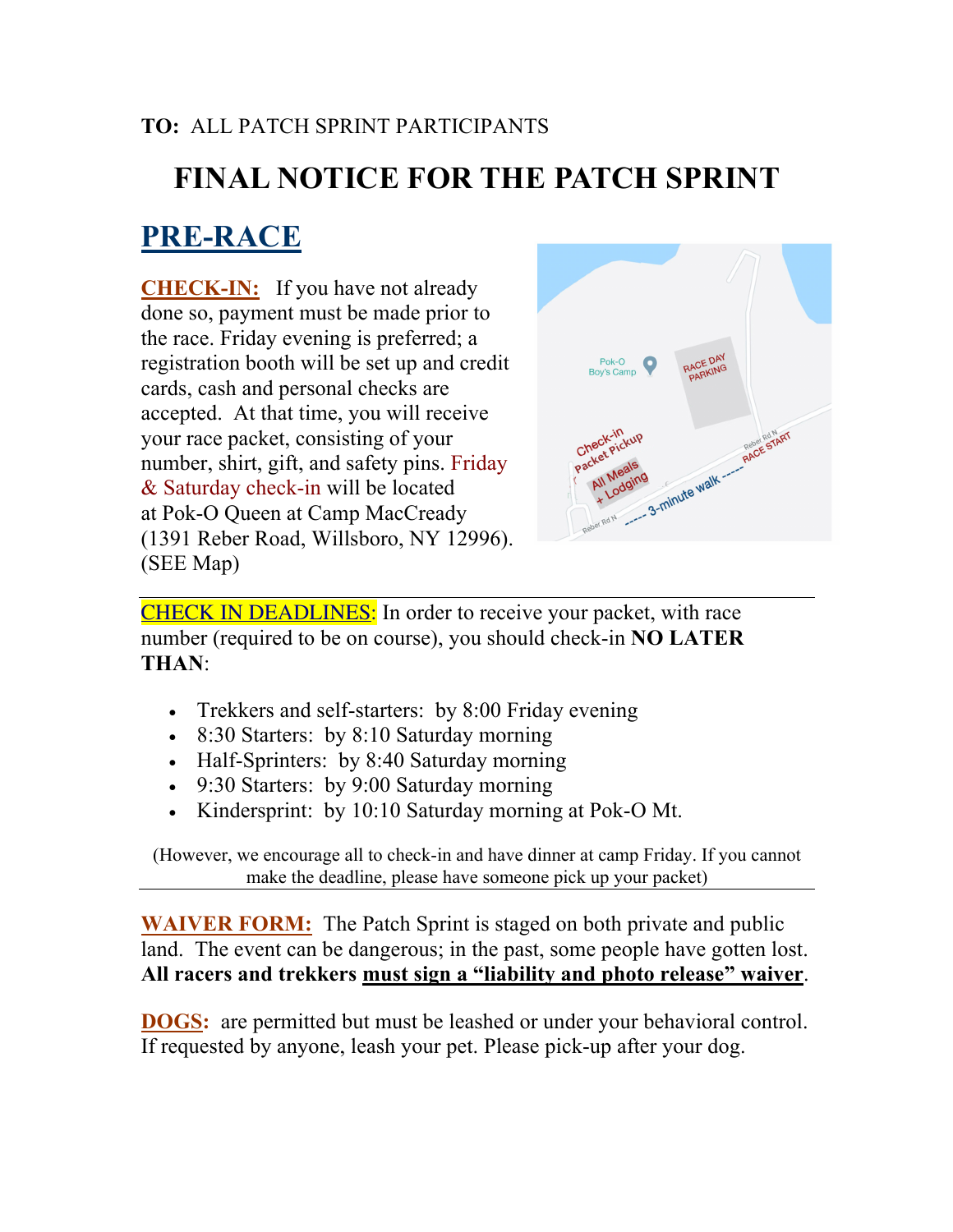**LODGING:** being provided by Pok-O-MacCready camps is for *REGISTERED PARTICIPANTS ONLY*. Accommodations have been assigned for registrants, who have received a separate policy letter.

**Please do not** enter private cabins… **Swimming and boating** is prohibited… Alcohol, tobacco and drugs are not permitted in assigned housing or public places. Children under 17 must be supervised at all times.

**PRE-RACE MEAL:** A free pasta buffet will be held on **Friday from 6:30- 8:00pm** at Camp MacCready's *Pok-O Queen*. This is also a good time to pay outstanding fees and check the information board featuring course maps and last-minute notices.

**Weigh-In** for Clydesdale Racers will take place Friday evening. If you fail to exceed 200 pounds, you may be switched to another division.

**SATURDAY BREAKFAST:** Complimentary bagels, cream cheese, coffee, juice and fruit will be served in the Pok-O Queen from 6:45-8:30am.

**VOLUNTEERS:** Have been contacted regarding specific duties (see schedule **HERE**). Please join us on **Friday** evening at 7:30pm for a volunteer meeting or, at the very latest, check in with Tim Singer by Saturday morning, 7:00am.

## **THE RACE**

**SELF-STARTERS - for Trekkers:** Please check in Friday night. Participants are responsible for their own race timing. Early aid station provisions may not be offered. **There will be an organized trekker start at precisely 7:00am!**

**RUNNERS & RACERS:** Please be at the start no later than 10 minutes prior to your scheduled start time OR 30 minutes before, if you did not check-in on Friday evening.

**"KINDER-SPRINT":** Will start at **10:30am** at the base of Mt. Pok-O-Moonshine. Please report at least 15 minutes prior to start time. Packet pickup and Late Registration will take place Saturday morning at camp, or at approx. 10:00am at the base of Pok-O. All Kindersprinters must arrive with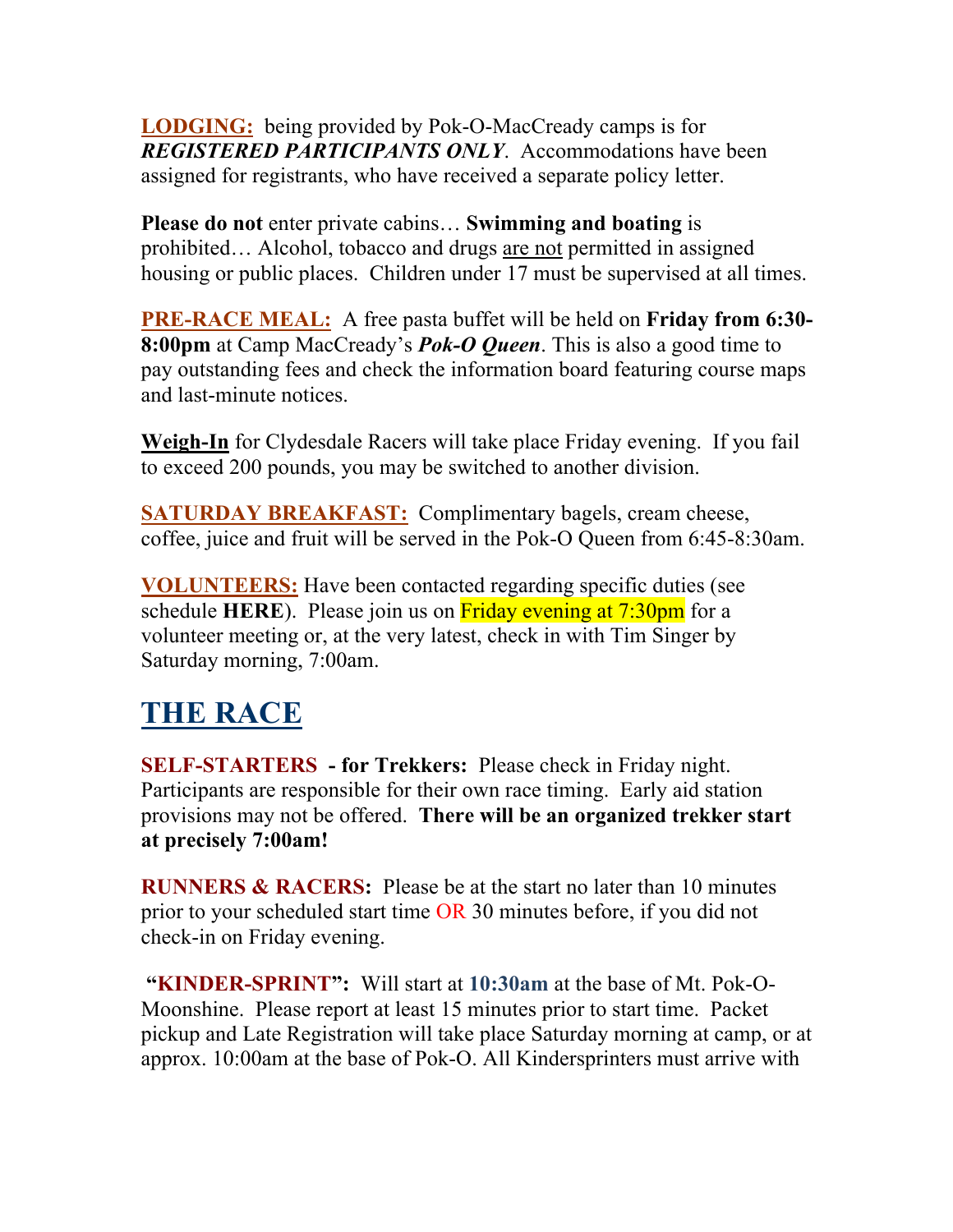a designated chaperone (although chaperones are welcome to supervise multiple racers).

AID STATIONS: will consist of fruit, energy gels, Gatorade<sup>®</sup> and water... Aid stations attendants will be on hand, but Racers & trekkers may help themselves and please pocket - or toss in the garbage - your empty packets and cups.

DROPOUT RUNNERS/TREKKERS: Those choosing to retire from the course are asked to report to the Homestead aid station, the base of Pok-O-Moonshine, the registration desk (Pok-O Queen), or tell a summit timer. This will allow race officials to have an accurate accounting of anyone who fails to arrive at the finish of the course, or the top of each mountain.

#### **ALL PARTICIPANTS:**

**Must pay their fees and sign the waiver form** prior to receiving a race number… **Must have their RACE NUMBERS visible** (This is essential for timing and private property access).

**Please make your own arrangements** to have personal gear brought to the finish, back at the base of Pok-O-Moonshine. **Remember** to either carry all empty food and beverage containers, or dispose of them at the next garbage bag along the course… It is advised that you **wear a watch** and keep track of your own summit splits in the event of a race-timing breakdown. Check with us for the official race time.

-WE STRONGLY ADVISE PARTICIPANTS NOT INTIMATELY FAMILIAR WITH THE ENTIRE COURSE TO CARRY DETAILED DIRECTIONS (found on our web site).

**PARKING:** Please use the large lot (CPL) at the start of the race course, rather than parking on the street.

**SPECTATORS, et al:** Are welcome to watch along the course. One great spot is the 1812 Homestead aid station. Spectators are *NOT* encouraged to climb to the finish at Pok-O-Moonshine as our racers & trekkers represent our event's permitted capacity.

(more)